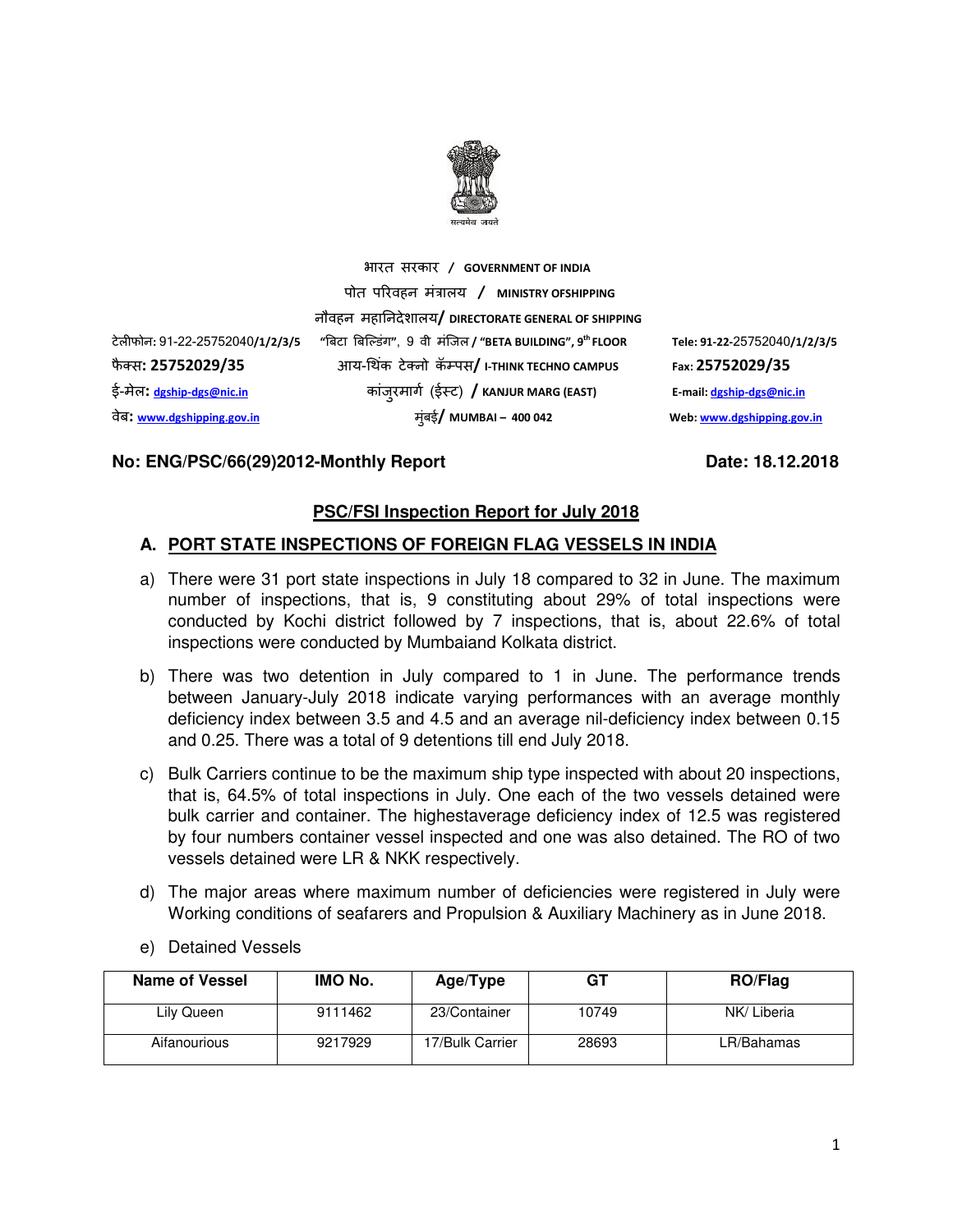### **B. Flag State Inspections of Indian Flag Vessels**

- a) There were 37 Flag state inspections in July 18 compared to 36 in June 18. The maximum number of inspections, that is, 9each constituting about 25% of total inspections were conductedby Mumbai and Kolkata district.
- b) The monthly performance trends of ships inspected between January-July 2018 indicates that after nil detentions in first three months of 2018, the detentions are on a rise with about 5 detentions in last 3 months; however, in July there were nil detentions. The average monthly deficiency index is also increasing after reduction which registered a value of 8.64 in January 2018 reduced afterwards and is again on a rise with 8.22 in June and then reduced to 6.8 in July.
- c) **Performance based on type**: Among all ship types inspected, 4 numbers Passenger vessel inspected in July registered the highest average deficiency index of 12.75 while oil tankers inspected registered the least average deficiency index of 5.2.
- d) **Performance based on age**: Among all ship types inspected, 7 inspected vessels more than 25 years of age registered the highest average deficiency index of 9.7 while 11 vessels between 15-25 years of age inspected registered the least average deficiency index of 5.6. One number Passenger vessel more than 25 years of age registered the highest deficiency index of 20.
- e) **Performance based on size**: 14 number vessels inspected of less than 500gt registered least average deficiency index of 5.8 while the highest average deficiency index of 14.5 was registered by one number Passenger ship of more than 3000gt.
- f) **Recognized Organizations**: The highest deficiency index of 8 was registered by one number vessel dual classed with IRS & DNV-GL(AS).
- g) **Owners/Managers**: ITT shipping with 3 inspections and SCI Ltd with 6 inspections registered highest deficiency index of 11.
- h) The Working conditions of seafarerscontinue to be an area of concern with 55 deficiencies.

### **C. Port State Inspection of Indian Flag Vessels abroad**

- a) There was a total of 19 Indian Flag vessels inspected in July 2018 in 6 regional MOU/ PSC regimes.
- b) There was one detention in Julytaking overall detentions in calendar year 2018 till end July to 5. The average deficiency index increased from1.27in June to 2.73 in July while the and a nil-deficiency index of reduced from 0.55in June to 0.48 in July indicating an overall lower performance in July compared to June. The detained vessel was anBulk Carrier between 5-15 years of age and managed by SCI ltd.
- c) Among all the PSC regime, with 2 or more inspections, the best performance was that in Paris MOU with 2inspections and 0.5average deficiency index.
- d) The highest average deficiency index was registered by Container shipsmore than 15 years of age.

| Name of Vessel    | IMO No.            | Age/Type                                    | GT    | <b>RO/Class</b> |  |  |  |
|-------------------|--------------------|---------------------------------------------|-------|-----------------|--|--|--|
| Vishwa Anand      | 9515046            | 7/Bulk Carrier                              | 44007 | IRS/LR          |  |  |  |
| Date of detention | <b>Last Survey</b> | <b>Detainable Deficiencies/Deficiencies</b> |       |                 |  |  |  |

e) Areas with highest deficiencies:Safety of Navigation.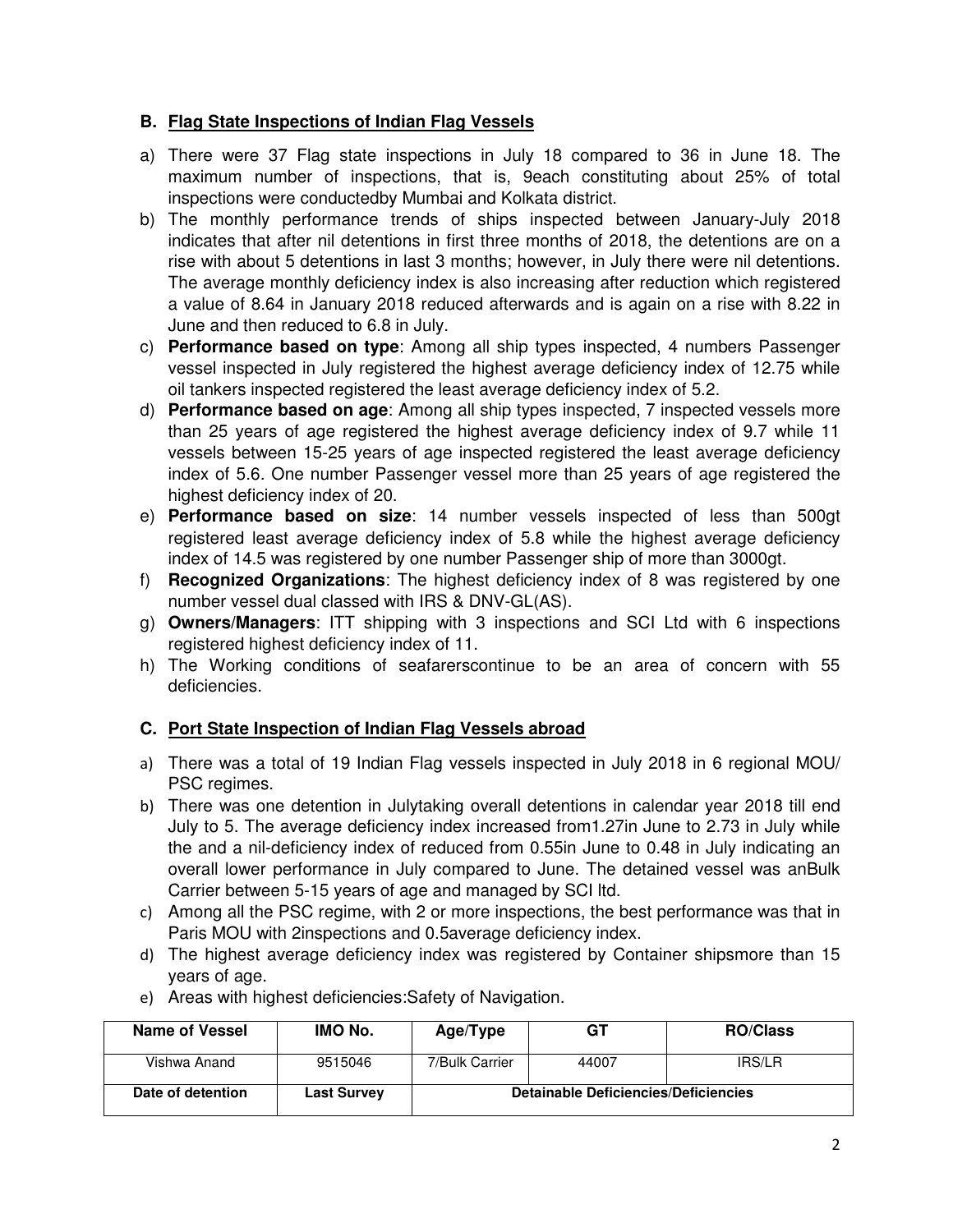| 16.07.2018 | 22.09.2017 | Non-operational 15 PPM alarm of OWS; SMS does not ensure that      |
|------------|------------|--------------------------------------------------------------------|
|            |            | vessel can respond to hazards, accidents and emergency situations. |

**Corrective and Preventive Action:**Master and Chief Engineer were called to the directorate and were given verbal warning.

#### **Graphical Representation of Port State Inspection of Foreign Ships in India**

### **A. Port State Inspection of Foreign Ships in India**



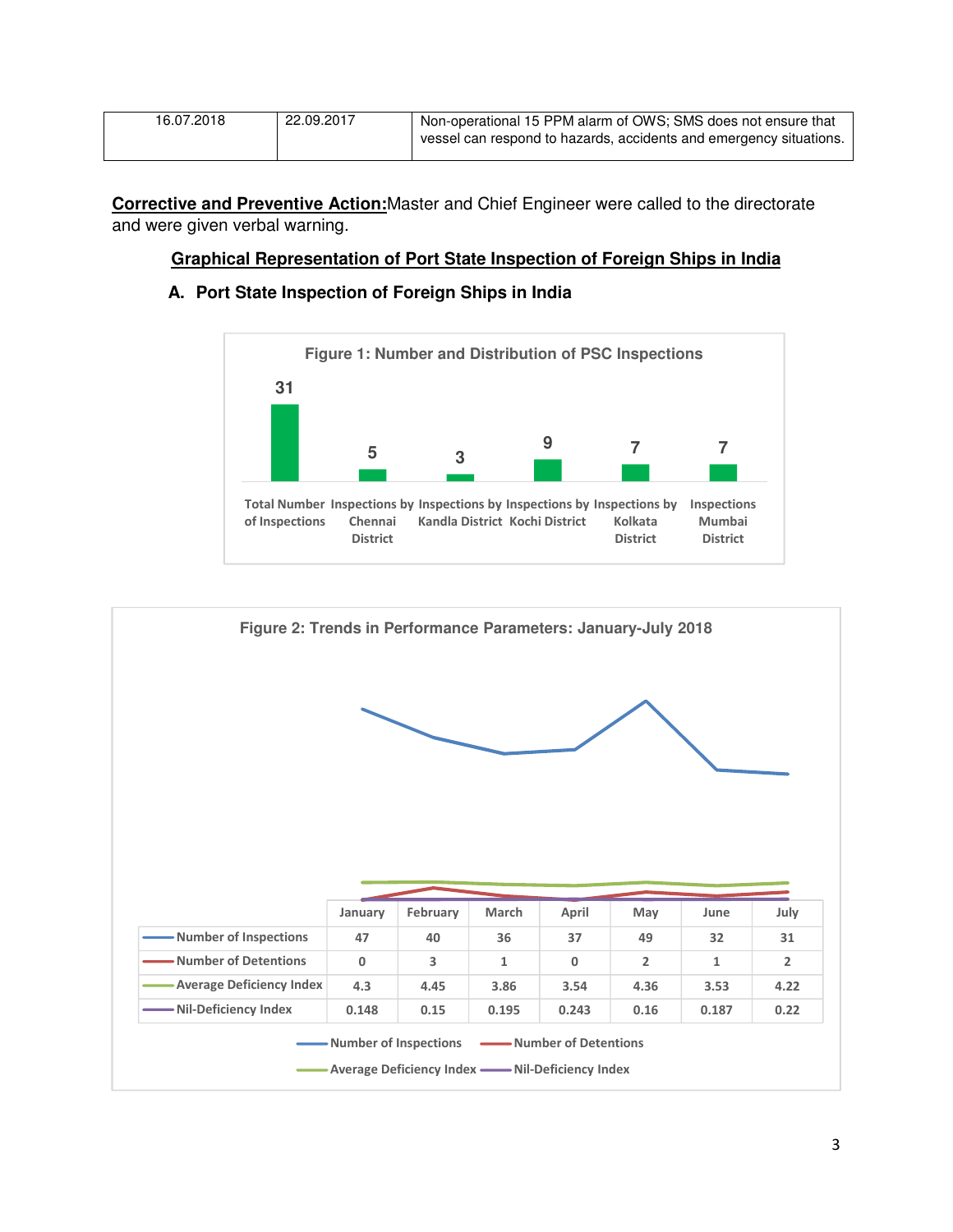| Table 1: Performance parameters ship type |                                 |                                |                         |                         |  |  |  |  |
|-------------------------------------------|---------------------------------|--------------------------------|-------------------------|-------------------------|--|--|--|--|
| <b>Type of Vessel</b>                     | Number of<br><b>Inspections</b> | <b>Number of</b><br>detentions | <b>Deficiency Ratio</b> | Nil-deficiency<br>Ratio |  |  |  |  |
| <b>All Vessels</b>                        | 31                              | $\mathbf{2}$                   | 4.22                    | 0.22                    |  |  |  |  |
| <b>Bulk Carrier</b>                       | 20                              |                                | 3.25                    | 0.3                     |  |  |  |  |
| <b>Chemical Tanker</b>                    | $\mathcal{P}$                   | $\Omega$                       | 2                       | 0                       |  |  |  |  |
| <b>Container Vessels</b>                  | 4                               |                                | 12.25                   | 0                       |  |  |  |  |
| General<br>Cargo/OCV                      | $\overline{2}$                  | $\Omega$                       | $\overline{c}$          | $\Omega$                |  |  |  |  |
| Oil Tankers                               | 3                               | 0                              | 3                       | O                       |  |  |  |  |

| Table 2: Performance of Recognized Organizations |                          |                         |                         |                         |  |  |  |  |
|--------------------------------------------------|--------------------------|-------------------------|-------------------------|-------------------------|--|--|--|--|
| Name of RO                                       | Number of<br>inspections | Number of<br>detentions | <b>Deficiency Ratio</b> | Nil-deficiency<br>ratio |  |  |  |  |
| <b>All Vessels</b>                               | 31                       | $\overline{2}$          | 4.22                    | 0.22                    |  |  |  |  |
| <b>ABS</b>                                       | 3                        | 0                       | 8                       | $\mathbf 0$             |  |  |  |  |
| BV                                               | 8                        | $\mathbf 0$             | 5.5                     | 0.125                   |  |  |  |  |
| CCS                                              |                          | $\mathbf 0$             | $\overline{2}$          | $\mathbf 0$             |  |  |  |  |
| DNV/GL/DNV-GL(AS)                                | 3                        | $\Omega$                | 2.33                    | 0.66                    |  |  |  |  |
| <b>KRS</b>                                       | 1                        | $\Omega$                | 10                      | $\mathbf 0$             |  |  |  |  |
| LR.                                              | $\overline{5}$           |                         | 3                       | 0.2                     |  |  |  |  |
| <b>NK</b>                                        | 8                        |                         | 3.375                   | 0.25                    |  |  |  |  |
| <b>RINA</b>                                      | 1                        | $\mathbf{0}$            | $\overline{2}$          | $\Omega$                |  |  |  |  |
| <b>VR</b>                                        |                          | $\Omega$                | $\overline{2}$          | $\mathbf 0$             |  |  |  |  |

|      | Table 3: Deficiencies Break-up                       |                         |                             |  |  |  |  |  |
|------|------------------------------------------------------|-------------------------|-----------------------------|--|--|--|--|--|
| Code | <b>Type</b>                                          | <b>Number</b><br>(%age) | <b>Typical deficiencies</b> |  |  |  |  |  |
| 011  | Certificates &<br>Documentation-Ship<br>Certificates | 1                       |                             |  |  |  |  |  |
| 012  | Certificates &<br>Documentation-Crew<br>Certificates | $\mathcal{P}$           | Endorsement by Flag state   |  |  |  |  |  |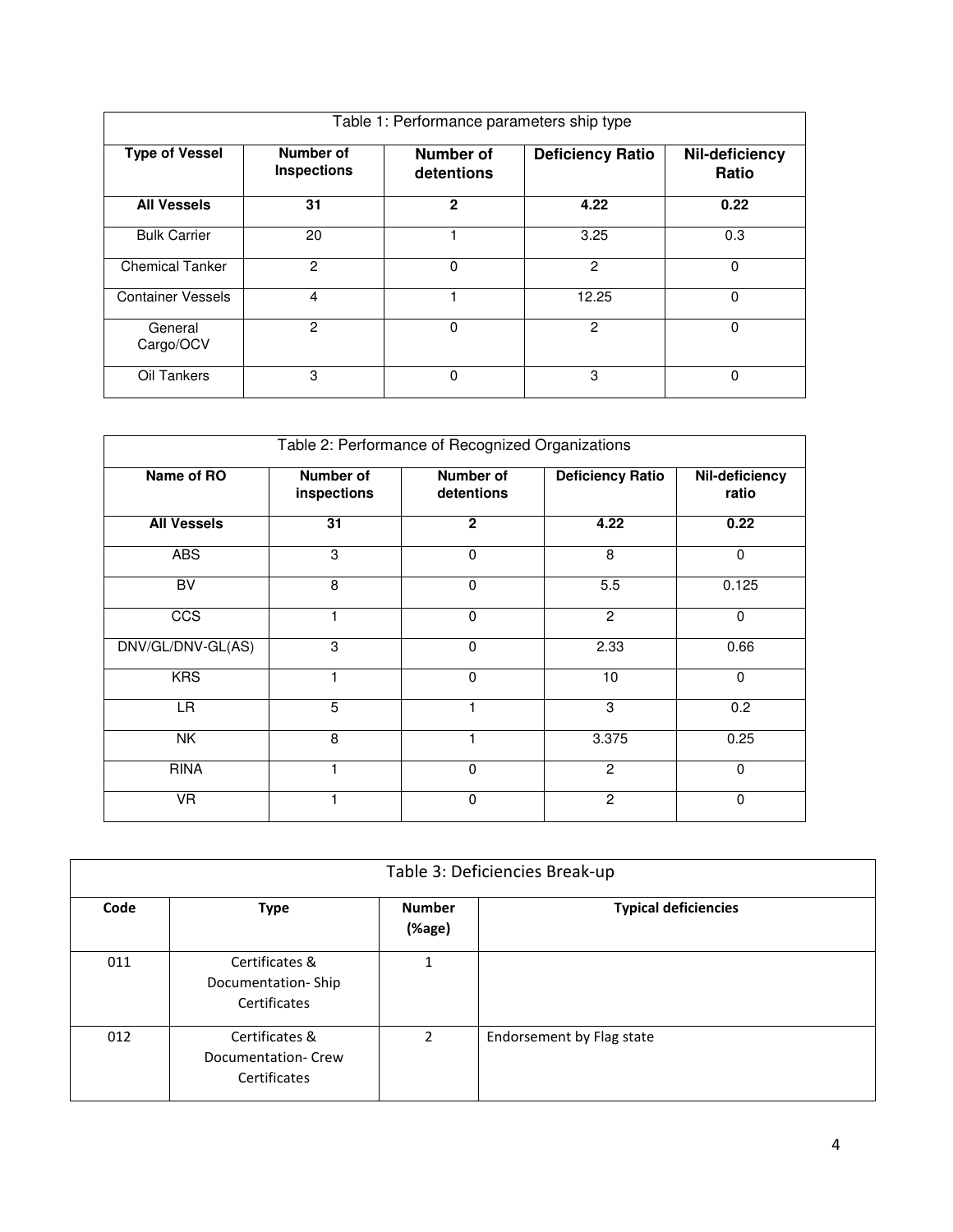| 013 | Certificates &                      | 12             | Rest hour record; Log books; Garbage record book; Survey    |
|-----|-------------------------------------|----------------|-------------------------------------------------------------|
|     | <b>Documentation-Documents</b>      |                | report file; Oil record books.                              |
| 021 | <b>Structural Conditions</b>        | 6              | Hull and Deck Corrosion; Steering Gear.                     |
| 031 | Water/Weathertight                  | 8              | Ventilators, airpipes, casings; Machinery Space Openings;   |
|     | Conditions                          |                | Doors;                                                      |
| 041 | <b>Emergency Systems</b>            | 9              | Emergency Lighting, Batteries & Switches; Public address    |
|     |                                     |                | system; Emergency Source of Power-Emergency Generator;      |
| 051 | <b>Radio Communications</b>         | 1              | MF/HF Radio Installations.                                  |
| 071 | Fire Safety                         | $\overline{7}$ | Fire fighting equipment and appliances; Fire control plans; |
|     |                                     |                | Fire pumps and pipes; Oil accumulation in engine room.      |
| 091 | Working and Living                  | 6              | Furnishings; Provision Quality; Ventilation; Parasites.     |
|     | <b>Conditions-Living Conditions</b> |                |                                                             |
| 092 | Working and Living                  | 35             | Cleanliness of Engine Room; Danger areas; Gangway,          |
|     | <b>Conditions- Working</b>          |                | Accommodation Ladder; Gas Instruments; Machinery            |
|     | Conditions                          |                | Protection; Steam pipes and Pressure Pipes;                 |
|     |                                     |                | Obstruction/Slipping                                        |
| 101 | Safety of Navigation                | $\overline{7}$ | Lights, Shapes & Sound Signals; Magnetic Compass; Radar;    |
|     |                                     |                | <b>Nautical Publications</b>                                |
| 111 | Life Saving Appliances              | 6              | Operational readiness of life-saving equipment's; Stowage   |
|     |                                     |                | and Provisions of Lifeboat; Rescue Boat                     |
| 131 | Propulsion and Auxiliary            | 13             | Auxiliary Engine; Bilge Pumping Arrangements.               |
|     | Machinery                           |                |                                                             |
| 141 | <b>Pollution Prevention:</b>        | 2              | Retention of oil on board; Oil discharge monitoring &       |
|     | <b>MARPOL Annex I</b>               |                | control system.                                             |
| 144 | <b>MARPOL Annex IV</b>              | $\overline{4}$ | Sewage Treatment Plant                                      |
| 145 | MARPOL Annex V                      | 7              | Garbage Management Plan                                     |
| 146 | <b>MARPOL Annex VI</b>              | 1              | Technical files and if applicable, monitoring manual;       |
| 151 | <b>ISM</b>                          | $\mathbf{1}$   | Maintenance of ship and equipment.                          |
| 161 | <b>ISPS</b>                         | $\overline{2}$ | Access control to ships; Security related defects.          |
| 182 | MLC 2006                            | $\mathbf 1$    | Rest and work hour records.                                 |
|     |                                     |                |                                                             |

# **B. Flag State Inspections**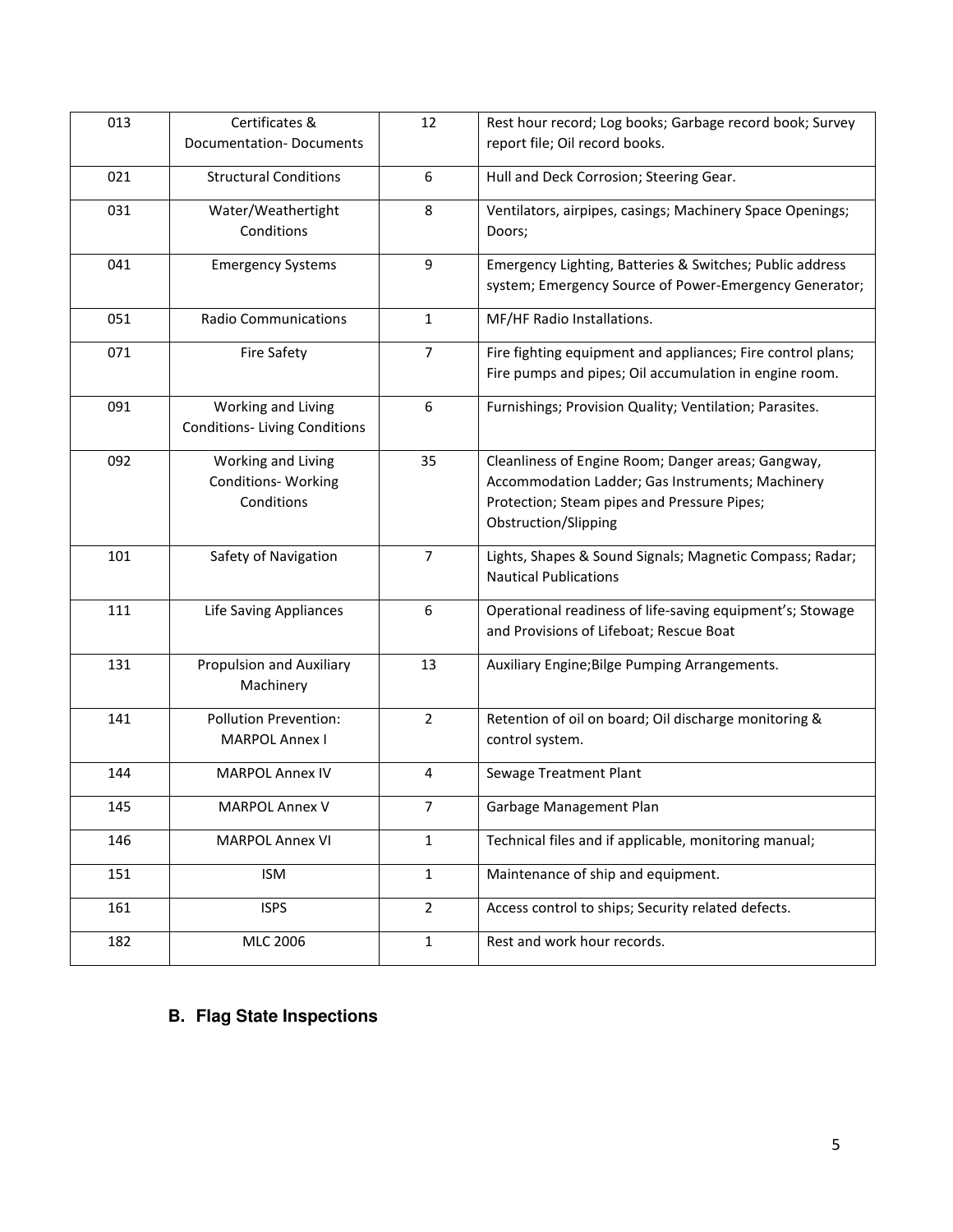



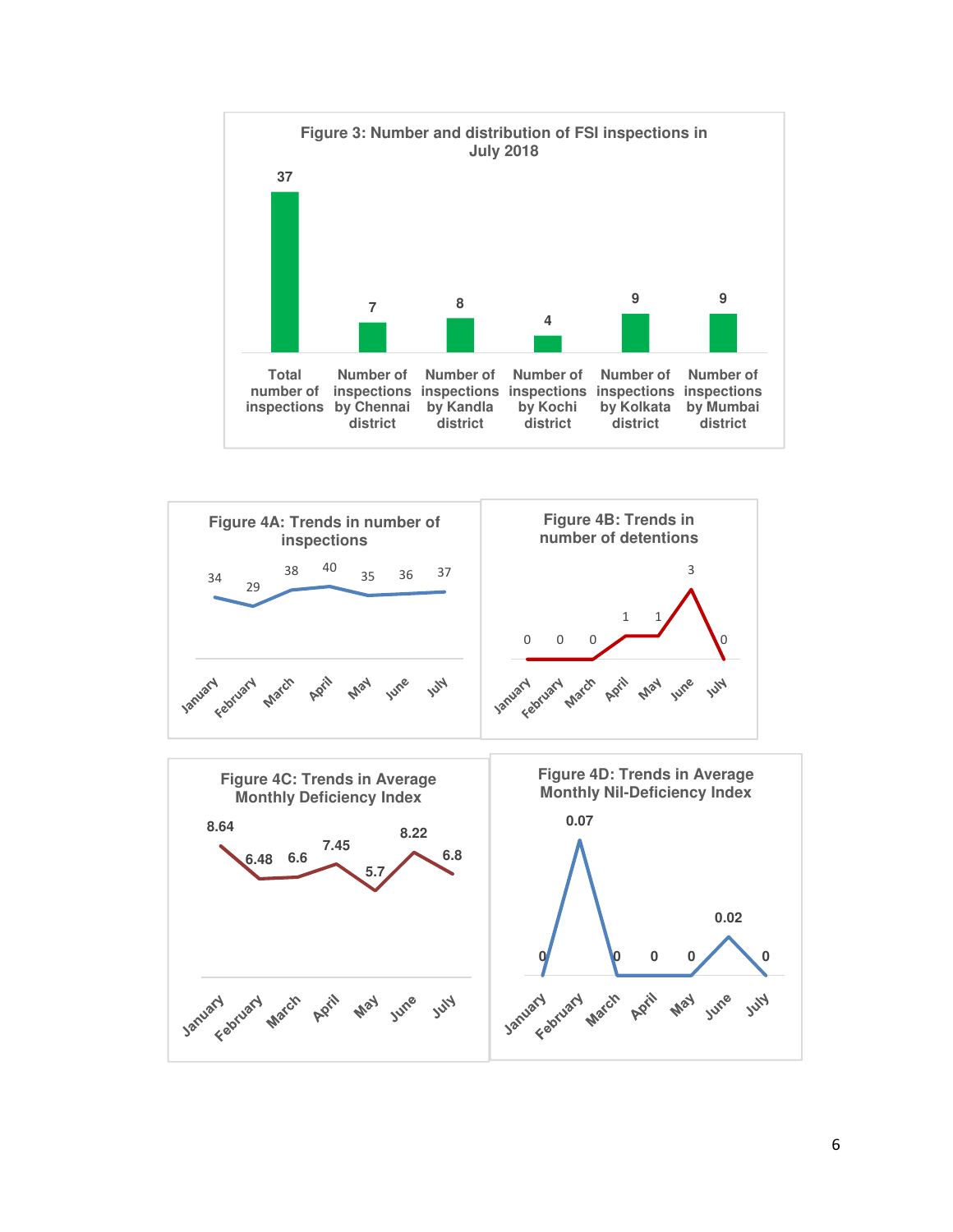| Table 3: Performance of vessels based on ship type |                          |                         |                            |                                |  |  |  |  |
|----------------------------------------------------|--------------------------|-------------------------|----------------------------|--------------------------------|--|--|--|--|
| Type of vessel                                     | Number of<br>inspections | Number of<br>detentions | <b>Deficiency</b><br>Ratio | <b>Nil-Deficiency</b><br>Ratio |  |  |  |  |
| All Vessels                                        | 37                       | $\Omega$                | 6.8                        | $\Omega$                       |  |  |  |  |
| <b>Bulk Carrier</b>                                | 5                        | $\Omega$                | 8.2                        | $\mathbf{0}$                   |  |  |  |  |
| General Cargo/Multi-<br>purpose Ship/OCV           | 8                        | $\mathbf{0}$            | 6.25                       | 0                              |  |  |  |  |
| Off-shore vessels                                  | 6                        | $\Omega$                | 6                          | $\Omega$                       |  |  |  |  |
| Oil Tankers                                        | 5                        | $\Omega$                | 5.2                        | $\mathbf{0}$                   |  |  |  |  |
| Passenger Ship                                     | 4                        | $\Omega$                | 12.75                      | $\Omega$                       |  |  |  |  |
| Tug Boat                                           | 9                        | $\Omega$                | 5.3                        | $\mathbf{0}$                   |  |  |  |  |

| Table 4A: Performance Parameters based upon ship type and age |                  |                  |                |                      |                  |                  |                |                  |
|---------------------------------------------------------------|------------------|------------------|----------------|----------------------|------------------|------------------|----------------|------------------|
|                                                               |                  | 0-5 Years        |                |                      |                  |                  | 5-15 Years     |                  |
| <b>Ship Type</b>                                              | No. of<br>insps. | No. of<br>detns. | Def.<br>ratio  | Nil<br>def.<br>ratio | No. of<br>insps. | No. of<br>detns. | Def.<br>ratio  | Nil def<br>ratio |
| All Vessels                                                   | $\overline{2}$   | $\mathbf{0}$     | $\overline{ }$ | 0                    | 17               | $\mathbf{0}$     | 6.3            | 0                |
| <b>Bulk Carrier</b>                                           | <b>NA</b>        | <b>NA</b>        | <b>NA</b>      | <b>NA</b>            | 4                | $\mathbf 0$      | 6.5            | $\mathbf 0$      |
| OCV/General Cargo/Multi-<br>Purpose                           | <b>NA</b>        | <b>NA</b>        | <b>NA</b>      | <b>NA</b>            | $\mathbf{1}$     | $\mathbf 0$      | $\overline{2}$ | $\mathbf 0$      |
| Off shore service vessels                                     | $\overline{2}$   | $\Omega$         | $\overline{7}$ | $\Omega$             | $\overline{2}$   | $\Omega$         | $6.0\,$        | $\mathbf 0$      |
| Oil Tankers                                                   | <b>NA</b>        | <b>NA</b>        | <b>NA</b>      | <b>NA</b>            | $\overline{2}$   | $\mathbf 0$      | 7.5            | $\mathbf 0$      |
| <b>Container Vessels</b>                                      | <b>NA</b>        | <b>NA</b>        | <b>NA</b>      | <b>NA</b>            | <b>NA</b>        | <b>NA</b>        | <b>NA</b>      | <b>NA</b>        |
| Passenger Vessels                                             | <b>NA</b>        | <b>NA</b>        | <b>NA</b>      | <b>NA</b>            | $\overline{2}$   | $\mathbf 0$      | 11             | $\mathbf 0$      |
| <b>Gas Carrier</b>                                            | <b>NA</b>        | <b>NA</b>        | <b>NA</b>      | <b>NA</b>            | <b>NA</b>        | <b>NA</b>        | <b>NA</b>      | <b>NA</b>        |
| <b>Tug Boats</b>                                              | <b>NA</b>        | <b>NA</b>        | <b>NA</b>      | <b>NA</b>            | 6                | $\Omega$         | 5.1            | $\mathbf 0$      |

| Table 4B: Performance Parameters based upon ship type and age |                    |                  |               |                   |                  |                  |               |                     |
|---------------------------------------------------------------|--------------------|------------------|---------------|-------------------|------------------|------------------|---------------|---------------------|
|                                                               | <b>15-25 Years</b> |                  |               | >25 Years         |                  |                  |               |                     |
| <b>Ship Type</b>                                              | No. of insps.      | No. of<br>detns. | Def.<br>ratio | Nil def.<br>ratio | No. of<br>insps. | No. of<br>detns. | Def.<br>ratio | Nil<br>def<br>ratio |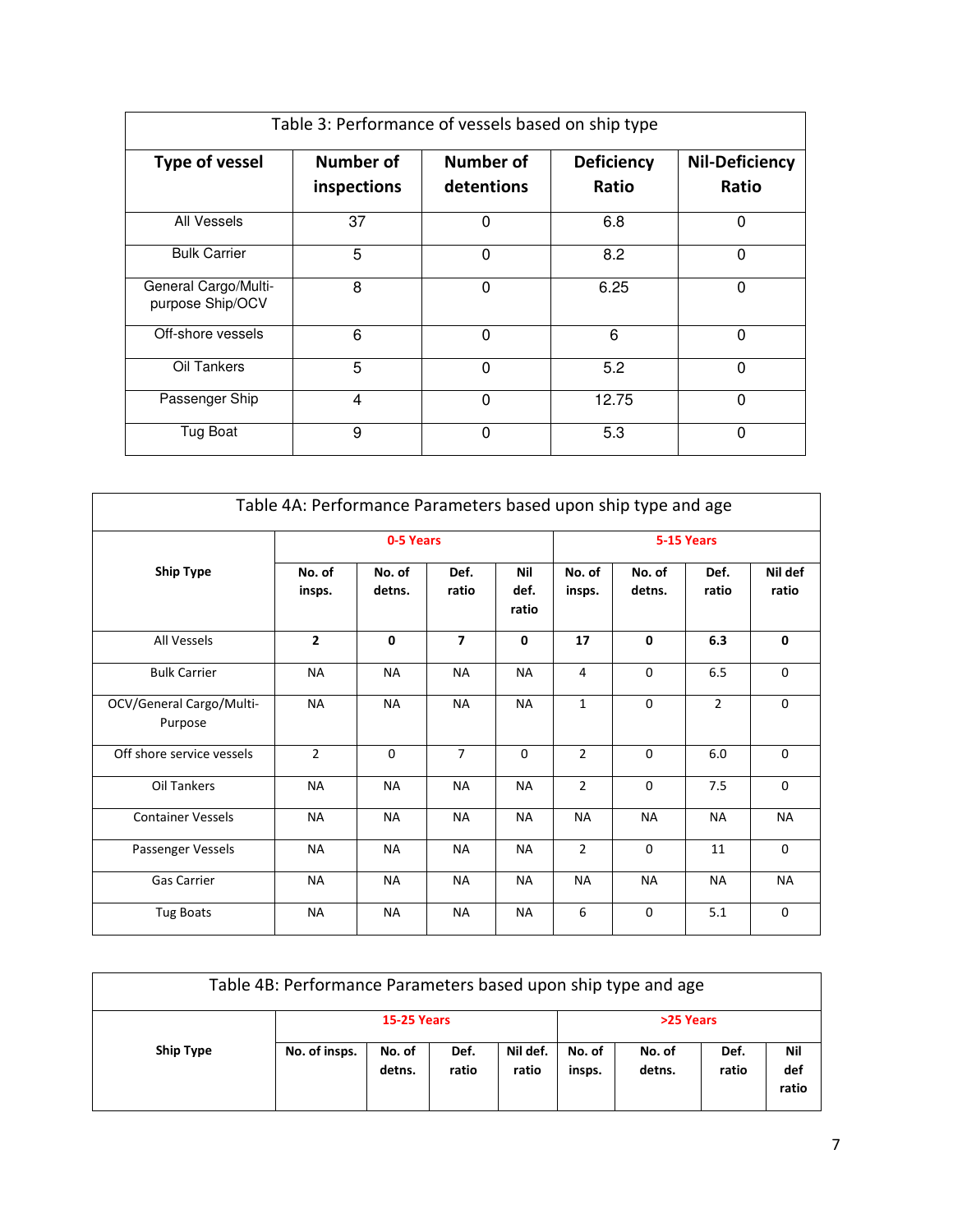| <b>All Vessels</b>                          | 11             | 0           | 5.6       | 0            | 7              | $\mathbf 0$ | 9.7       | $\mathbf{0}$ |
|---------------------------------------------|----------------|-------------|-----------|--------------|----------------|-------------|-----------|--------------|
| <b>Bulk Carrier</b>                         | $\mathbf{1}$   | $\mathbf 0$ | 15        | $\Omega$     | <b>NA</b>      | <b>NA</b>   | <b>NA</b> | <b>NA</b>    |
| General Cargo/Multi-<br>Purpose Vessels/OCV | $\overline{2}$ | $\mathbf 0$ | 2.5       | $\Omega$     | $\overline{4}$ | $\mathbf 0$ | 8.6       | $\mathbf{0}$ |
| Off shore service vessels                   | $\overline{2}$ | $\Omega$    | 5         | $\Omega$     | <b>NA</b>      | <b>NA</b>   | <b>NA</b> | <b>NA</b>    |
| Oil Tankers                                 | $\overline{2}$ | $\mathbf 0$ | 3         | 0            | 1              | $\mathbf 0$ | 5         | $\mathbf{0}$ |
| <b>Container Vessels</b>                    | <b>NA</b>      | <b>NA</b>   | <b>NA</b> | <b>NA</b>    | <b>NA</b>      | <b>NA</b>   | <b>NA</b> | <b>NA</b>    |
| Passenger Vessels                           | $\mathbf{1}$   | $\Omega$    | 9         | $\mathbf 0$  | $\mathbf{1}$   | $\Omega$    | 20        | $\mathbf{0}$ |
| <b>Tug Boats</b>                            | 3              | 0           | 5.6       | $\mathbf{0}$ | <b>NA</b>      | <b>NA</b>   | <b>NA</b> | <b>NA</b>    |
| <b>Gas Carrier</b>                          | <b>NA</b>      | <b>NA</b>   | NA.       | <b>NA</b>    | <b>NA</b>      | <b>NA</b>   | <b>NA</b> | <b>NA</b>    |

| Table 5A: Performance of vessels: Based on ship type and size |               |                  |            |                |  |  |  |  |  |
|---------------------------------------------------------------|---------------|------------------|------------|----------------|--|--|--|--|--|
| Vessels< 500GT                                                | No. of insps. | No. of<br>detns. | Def. ratio | Nil def. ratio |  |  |  |  |  |
| All Vessels inspected < 500GT                                 | 14            | 0                | 5.8        | 0              |  |  |  |  |  |
| Offshore Service Vessel                                       |               | 0                | 10         | 0              |  |  |  |  |  |
| Other Cargo Vessel                                            | 3             | 0                | 3.6        | 0              |  |  |  |  |  |
| Passenger Ships                                               |               | 0                | 12         | 0              |  |  |  |  |  |
| Tug Boats                                                     | 9             | 0                | 5.3        | 0              |  |  |  |  |  |

| Table 5B: Performance of vessels: Based on ship type and size |               |                  |            |                |
|---------------------------------------------------------------|---------------|------------------|------------|----------------|
| Vessels $>= 500$ GT &< 3000gt                                 | No. of insps. | No. of<br>detns. | Def. ratio | Nil def. ratio |
| All Vessels inspected >=500GT<br>$8 < 3000$ GT                | 10            | 0                | 7.4        | 0              |
| General Cargo/Multi-Purpose<br>Vessels/OCV                    | 4             | 0                | 8.75       | 0              |
| Off-shore Service Vessels                                     | 4             | 0                | 6          | 0              |
| Oil Tanker                                                    |               | $\Omega$         | 5          | 0              |
| Passenger Ship                                                |               | 0                | 10         | 0              |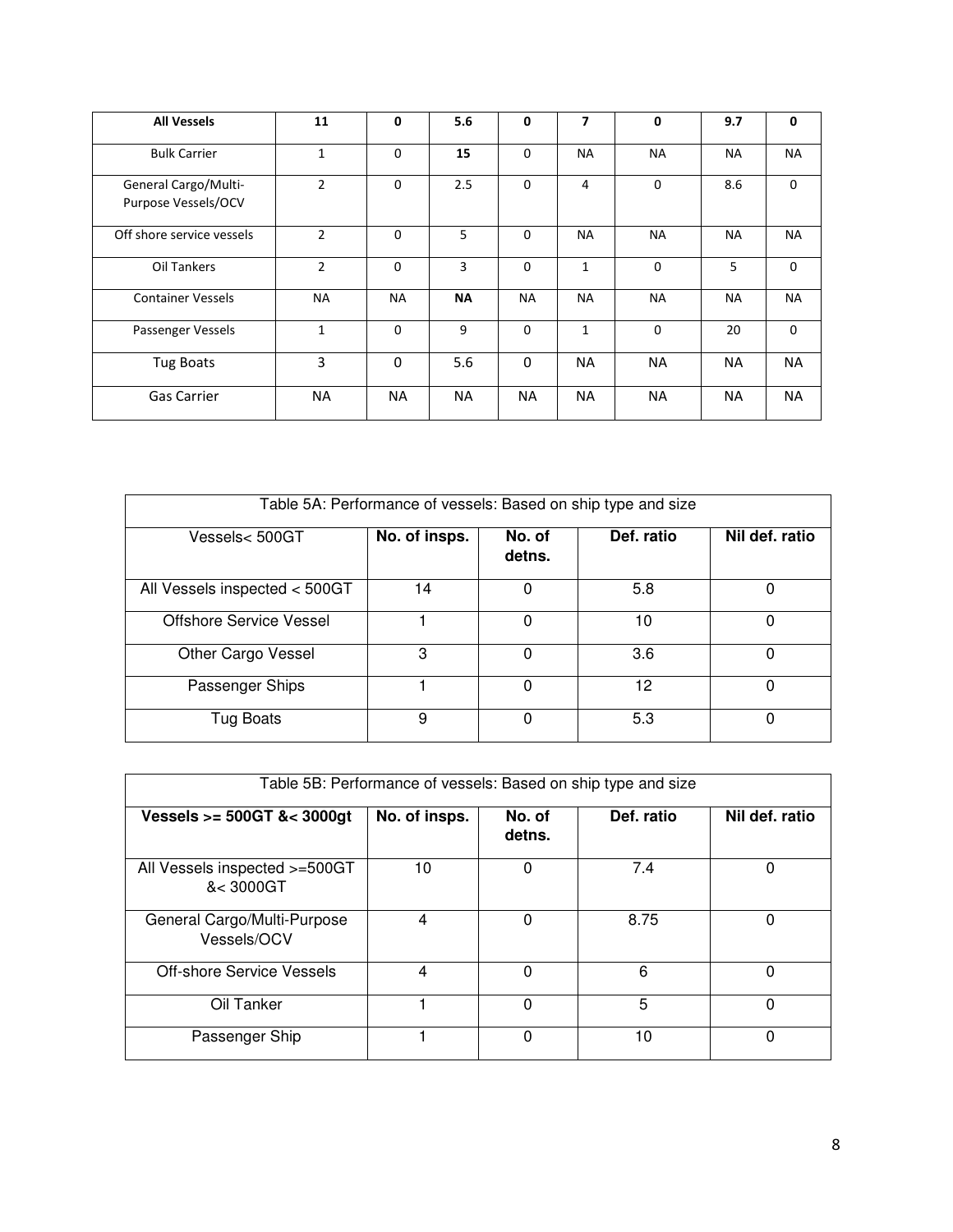| Table 5C: Performance of vessels: Based on ship type and size |               |                  |            |                |
|---------------------------------------------------------------|---------------|------------------|------------|----------------|
| Vessels $>=$ 3000gt                                           | No. of insps. | No. of<br>detns. | Def. ratio | Nil def. ratio |
| All Vessels inspected >=<br>3000GT                            | 13            | 0                | 7.46       | 0              |
| <b>Bulk Carrier</b>                                           | 5             | 0                | 8.2        | 0              |
| Passenger Ships                                               | 2             | $\mathbf{0}$     | 14.5       | 0              |
| General Cargo/Multi-purpose<br>Vessels/OCV                    |               | 0                | 4          | 0              |
| <b>Offshore Vessels</b>                                       |               | 0                | 2          | 0              |
| Oil Tanker                                                    | 4             | 0                | 5.25       | 0              |

| Table 6: Performance of Recognized Organizations |                                 |                         |                         |                             |  |
|--------------------------------------------------|---------------------------------|-------------------------|-------------------------|-----------------------------|--|
| Recognized<br>Organization/s                     | Number of<br><b>Inspections</b> | Number of<br>detentions | <b>Deficiency Ratio</b> | <b>Nil Deficiency Ratio</b> |  |
| <b>IRS/ABS</b>                                   |                                 | 0                       | 5                       | 0                           |  |
| IRS/BV                                           | 3                               | 0                       | 7                       | 0                           |  |
| IRS/DNV-GL(AS)                                   |                                 | 0                       | 8                       | 0                           |  |
| IRS/LR                                           | 3                               | 0                       | 4.3                     | 0                           |  |
| <b>IRS/NK</b>                                    | 3                               | $\Omega$                | 4.3                     | $\Omega$                    |  |
| IRS                                              | 26                              | $\Omega$                | 7.3                     | 0                           |  |

| Table 7: Performance of Indian Ship Operators |                                        |                                       |                            |                                |  |
|-----------------------------------------------|----------------------------------------|---------------------------------------|----------------------------|--------------------------------|--|
| <b>Name of Company</b>                        | <b>Number of</b><br><b>Inspections</b> | <b>Number of</b><br><b>Detentions</b> | <b>Deficiency</b><br>Ratio | <b>Nil-Deficiency</b><br>Ratio |  |
| ABS Marine Services Pyt. Ltd.                 |                                        |                                       |                            |                                |  |
| Adani Hazira Port Private Ltd,                |                                        |                                       |                            |                                |  |
| Adani Harbor Services Pyt. LTD.               |                                        |                                       |                            |                                |  |
| <b>ADEL Shipping and Logistics</b>            |                                        |                                       |                            |                                |  |
| AMBA Shipping & Logistics Ltd.                |                                        |                                       |                            |                                |  |
| Ambuja Cements Ltd.                           | 1                                      | 0                                     | $\overline{\phantom{a}}$   | 0                              |  |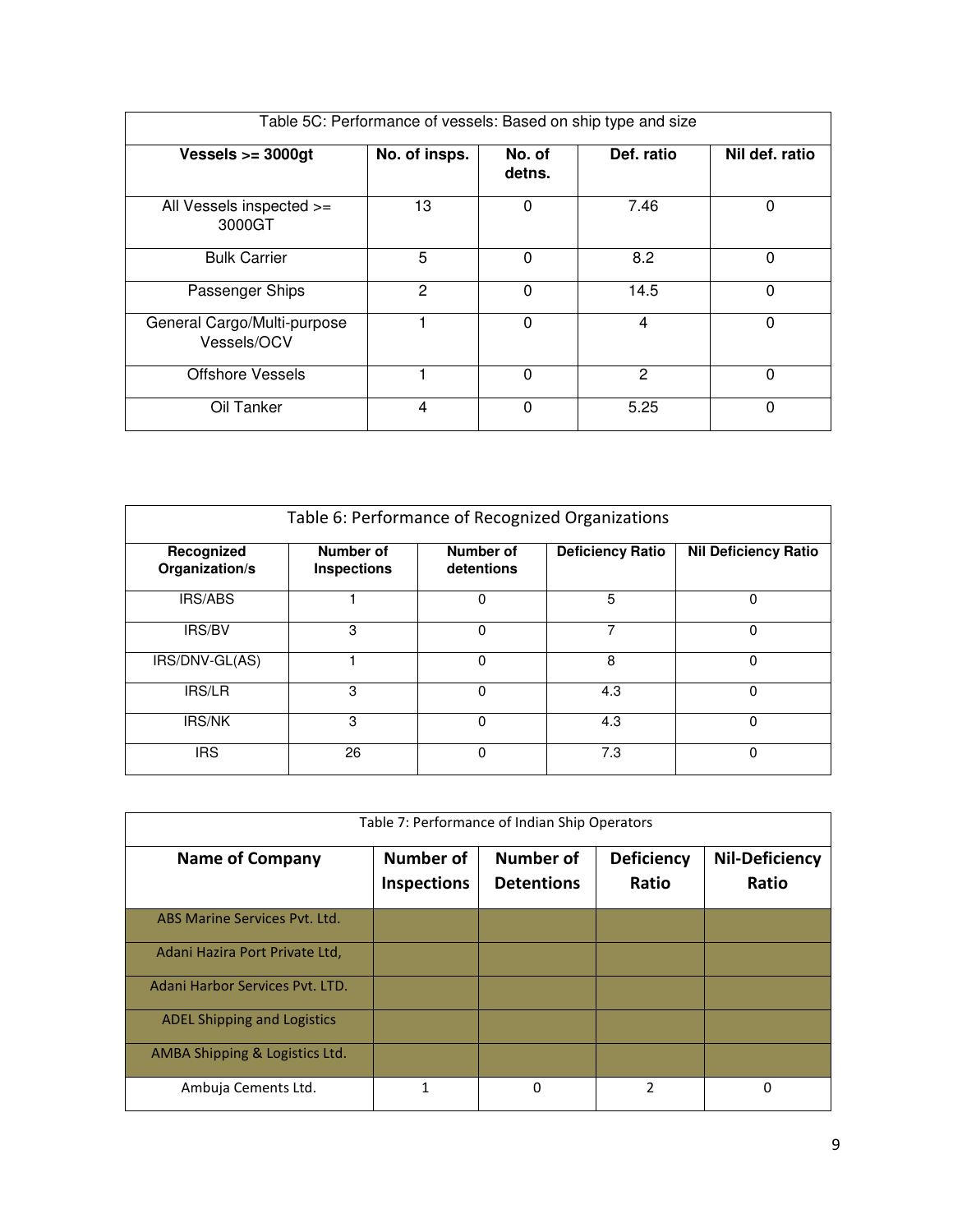| <b>ANGLO Ship Management Ltd.</b>          |                |             |                |             |
|--------------------------------------------|----------------|-------------|----------------|-------------|
| Apeejay Shipping Ltd.                      |                |             |                |             |
| <b>Albatross Marine Services</b>           | 1              | $\Omega$    | 12             | $\mathbf 0$ |
| <b>Arkay Logistics Limited</b>             |                |             |                |             |
| AZA Shipping Pvt. Ltd.                     | $\mathbf{1}$   | 0           | $\mathbf{1}$   | $\mathbf 0$ |
| Bernhard Schulte Shipping India Ltd.       |                |             |                |             |
| Chandra Ship Management Pvt. Ltd.          |                |             |                |             |
| Crowley Accord Private Ltd.                | $\overline{2}$ | $\Omega$    | 12             | 0           |
| Dawn Shipping Private Ltd.                 |                |             |                |             |
| Dolphin Offshore                           |                |             |                |             |
| Dredging Corporation of India Ltd.         |                |             |                |             |
| <b>ESSAR Shipping Ltd.</b>                 |                |             |                |             |
| Fleet Management India Pvt. Ltd.           |                |             |                |             |
| Galleon Shipping Ltd.                      |                |             |                |             |
| Global Offshore Services Ltd.              | $\mathbf{1}$   | $\mathbf 0$ | 4              | $\mathbf 0$ |
| Great Offshore India Pvt. Ltd.             |                |             |                |             |
| Great Ship India Ltd.                      | $\mathbf{1}$   | 0           | $\overline{2}$ | 0           |
| Hind Offshore Private Ltd.                 | $\mathbf{1}$   | $\Omega$    | $\overline{2}$ | 0           |
| Hoger Off-shore & Marine Pvt. Ltd.         |                |             |                |             |
| <b>Imperial Classic Shipping</b>           |                |             |                |             |
| Ind-Aust Maritime Ltd.                     | $\mathbf{1}$   | 0           | 9              | 0           |
| Integrity Ships Pvt. Ltd.                  |                |             |                |             |
| ITT Shipping Pvt. Ltd.                     | 3              | $\mathbf 0$ | 11             | $\mathbf 0$ |
| JSW Steel Ltd.                             |                |             |                |             |
| K-Line Ship Management(India) Pvt.<br>Ltd. | $\mathbf{1}$   | 0           | 3              | $\mathbf 0$ |
| Lakshwadeep Development<br>Corporation     |                |             |                |             |
| Libra Ship Management Pvt. Ltd.            | $\mathbf{1}$   | $\mathbf 0$ | 4              | $\mathbf 0$ |
| Lift & Shift India Pvt. Ltd.               | $\mathbf{1}$   | $\pmb{0}$   | 8              | $\pmb{0}$   |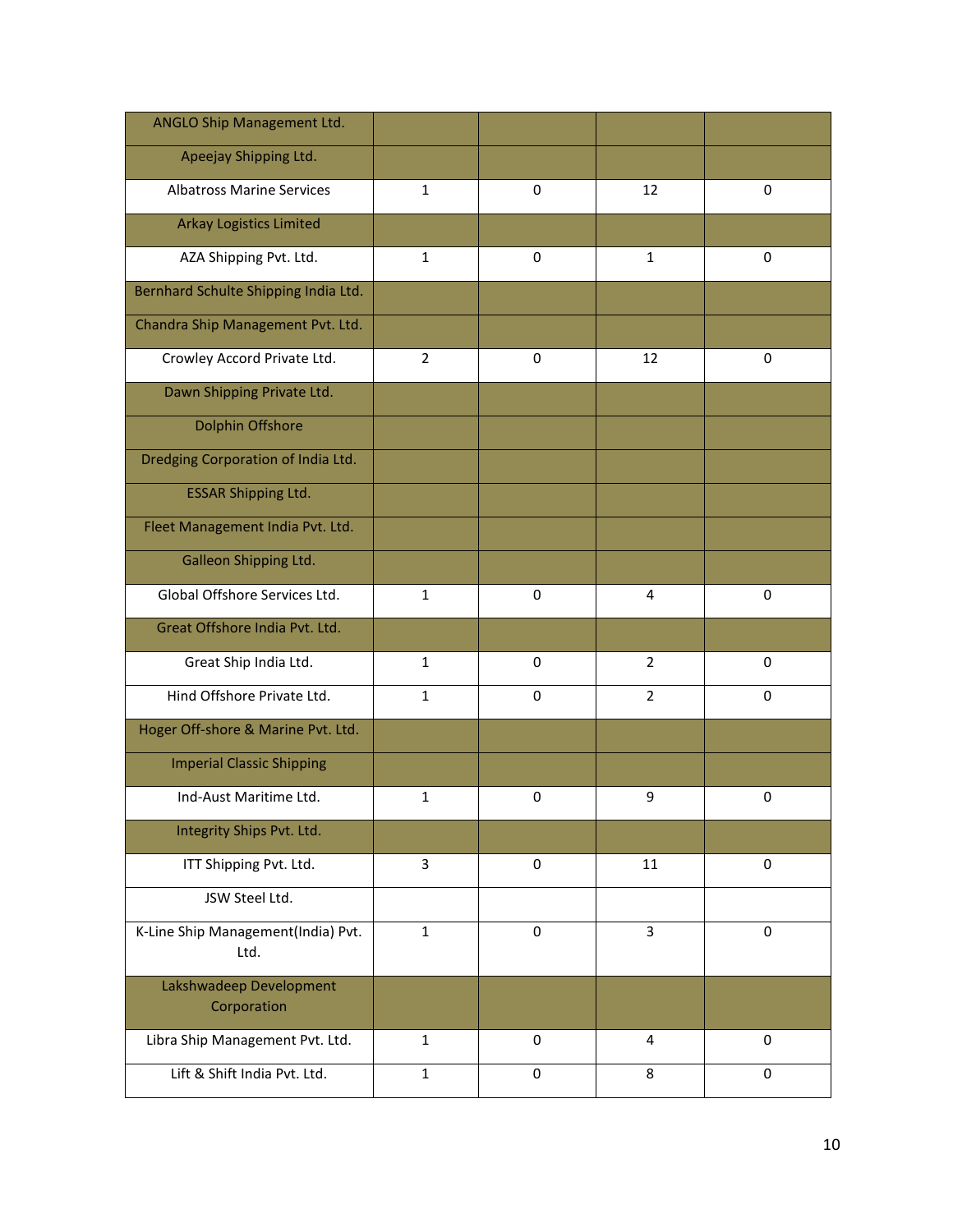| Mercator Ltd.                             |                |                  |      |             |
|-------------------------------------------|----------------|------------------|------|-------------|
| MJ Marine Services Pvt. Ltd.              |                |                  |      |             |
| Mundra Special Economic Zone Ltd.         | 5              | 0                | 6    | 0           |
| New Horizon Ship Management               |                |                  |      |             |
| Ocean Sparkle Ltd.                        | 3              | 0                | 3.33 | $\mathbf 0$ |
| Offshore International Logistics Ltd.     |                |                  |      |             |
| <b>ONGC</b>                               |                |                  |      |             |
| Orion offshore Services Pvt. Ltd.         | $\mathbf{1}$   | 0                | 10   | $\mathbf 0$ |
| Penta Crystal Ship Management Ltd.        |                |                  |      |             |
| Raj Shipping Agencies Ltd.                |                |                  |      |             |
| Reliance Industries Ltd.                  |                |                  |      |             |
| <b>SAMSON Maritime Ltd.</b>               |                |                  |      |             |
| Sanmar Shipping Ltd.                      | $\mathbf{1}$   | $\mathbf 0$      | 5    | $\mathbf 0$ |
| SCI Ltd.                                  | 6              | $\mathbf 0$      | 11   | $\mathbf 0$ |
| Sea Sparkle Harbour Services Pvt.<br>Ltd. | $\overline{2}$ | 0                | 2.5  | $\mathbf 0$ |
| Seven Island Shipping Ltd.                |                |                  |      |             |
| Star Shipping Company Pvt. Ltd.           | $\mathbf{1}$   | $\mathbf 0$      | 6    | 0           |
| Svitzer Hazira Ltd.                       |                |                  |      |             |
| SVS Marine Services Pvt. Ltd.             |                |                  |      |             |
| Sushe Marine Services Pvt. Ltd.           |                |                  |      |             |
| Synergy Oceanic Services Pvt. Ltd.        |                |                  |      |             |
| Tag Offshore Ltd.                         |                |                  |      |             |
| TCI Seaways Ltd.                          |                |                  |      |             |
| GESCO                                     | $\mathbf{1}$   | 0                | 5    | $\pmb{0}$   |
| Tolani Shipping Ltd.                      |                |                  |      |             |
| TW Ship Management Pvt. Ltd.              |                |                  |      |             |
| <b>Transworld Ship Management</b>         |                |                  |      |             |
| Vamsee Shipping Carrier Pvt. Ltd.         | $\mathbf{1}$   | 0                | 5    | 0           |
| Vision Maritime Pvt. Ltd.                 | $\mathbf{1}$   | $\boldsymbol{0}$ | 10   | $\pmb{0}$   |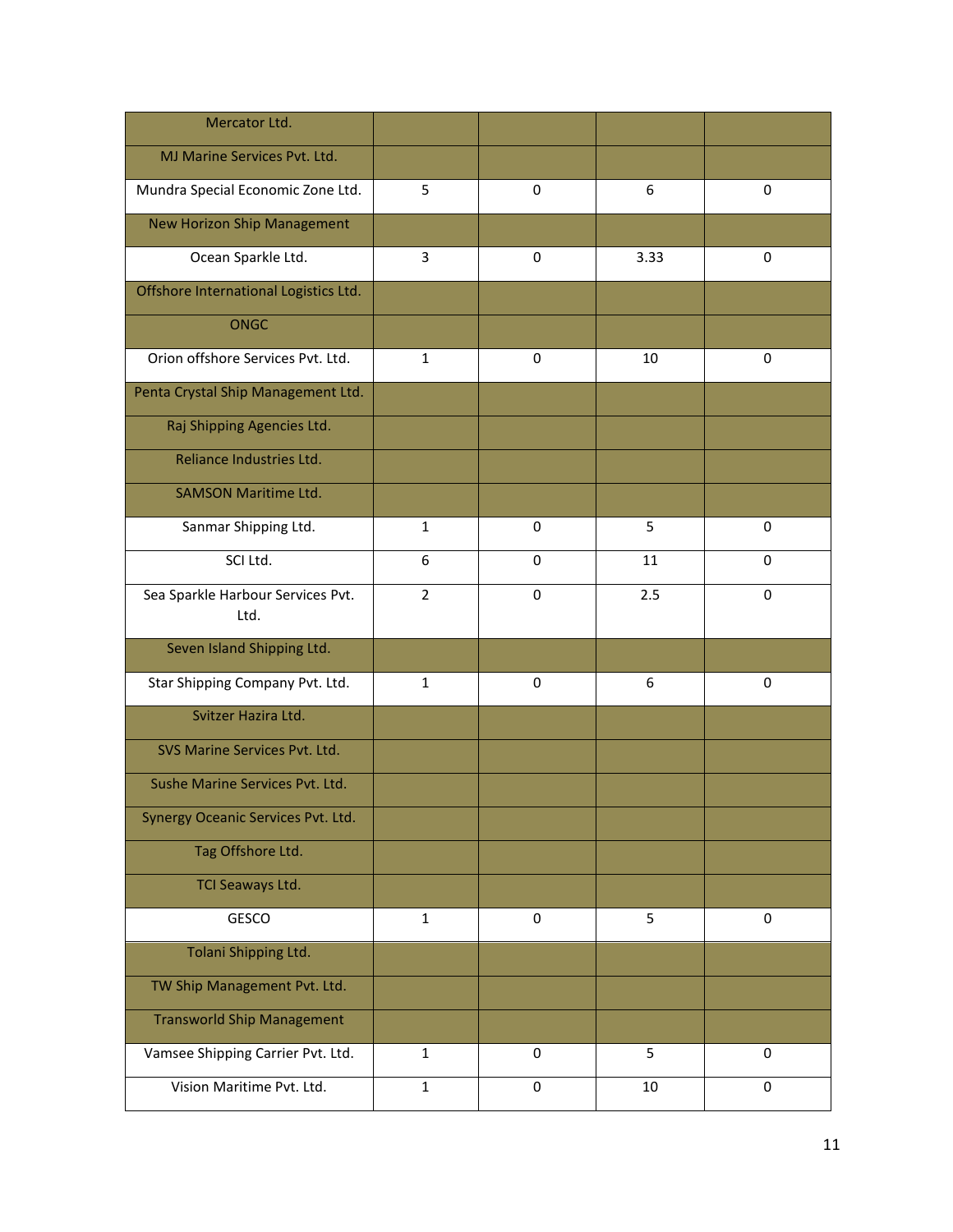| Van Oord India Pvt. Ltd. |  |  |  |  |
|--------------------------|--|--|--|--|
|--------------------------|--|--|--|--|

|      | <b>Table7: Types of Deficiencies</b>                      |                |                                                                                                                                     |  |  |  |  |
|------|-----------------------------------------------------------|----------------|-------------------------------------------------------------------------------------------------------------------------------------|--|--|--|--|
| Code | <b>Type</b>                                               | <b>Number</b>  | <b>Typical deficiencies</b>                                                                                                         |  |  |  |  |
| 101  | <b>Safety of Navigation</b>                               | 16             | Lights, Shapes & Sound Signal; VDR; Nautical<br><b>Publications; Magnetic Compass; Gyro Compass; Echo</b><br>Sounder; Radar; Charts |  |  |  |  |
| 111  | <b>Life Saving Appliances</b>                             | 25             | Rescue Boats; Life-boats; Emergency equipment for 2-<br>way communication; Lifebuoys                                                |  |  |  |  |
| 131  | Propulsion & Aux. M/C                                     | 9              | Gauges, Thermometers etc; Operation of Machinery;<br>Propulsion Main Engine;                                                        |  |  |  |  |
| 141  | <b>MARPOL Annex I</b>                                     | 8              | Oil and Oily Mixtures from Machinery Spaces; Retention<br>of oil on board; 15 PPM alarm arrangements;                               |  |  |  |  |
| 144  | <b>MARPOL Annex IV</b>                                    | 1              | Sewage Treatment Plant                                                                                                              |  |  |  |  |
| 145  | <b>MARPOL Annex V</b>                                     | $\overline{7}$ | Garbage Management Plan                                                                                                             |  |  |  |  |
| 146  | <b>MARPOL Annex VI</b>                                    |                | Record book of engine parameters.                                                                                                   |  |  |  |  |
| 151  | <b>ISM</b>                                                | $\overline{2}$ | Company verification, review and evaluation.                                                                                        |  |  |  |  |
| 161  | <b>ISPS</b>                                               | $\mathbf{1}$   |                                                                                                                                     |  |  |  |  |
| 171  | <b>Other Safety in General</b>                            |                |                                                                                                                                     |  |  |  |  |
| 011  | Certificates & Documentation-<br>Ship Certificates        | 9              | MSMD; SEQ Certificate                                                                                                               |  |  |  |  |
| 012  | Certificates & Documentation-<br><b>Crew Certificates</b> | 3              | Certificate for masters and officers;                                                                                               |  |  |  |  |
| 013  | Certificates & Documentation-<br>Documentation            | 27             | SOPEP; Garbage Record Book; Rest Hour Records; Table<br>of Working Hours.                                                           |  |  |  |  |
| 021  | <b>Structural Conditions</b>                              | 9              | <b>Bulkhead Corrosion; Decks-corrosion</b>                                                                                          |  |  |  |  |
| 031  | Water/Weathertight Conditions                             | 14             | Marks; Suppers, Inlets &<br>Discharges;<br>Freeboard<br>Ventilators, air pipes and casings.                                         |  |  |  |  |
| 041  | <b>Emergency Systems</b>                                  | 17             | Abondon ship drills; Location of emergency installation;<br>Emergency battery, lighting and switches.                               |  |  |  |  |
| 051  | <b>Radio Communications</b>                               | 6              | Radio log; MF Radio installation; INMARSAT Ship Earth<br>Station.                                                                   |  |  |  |  |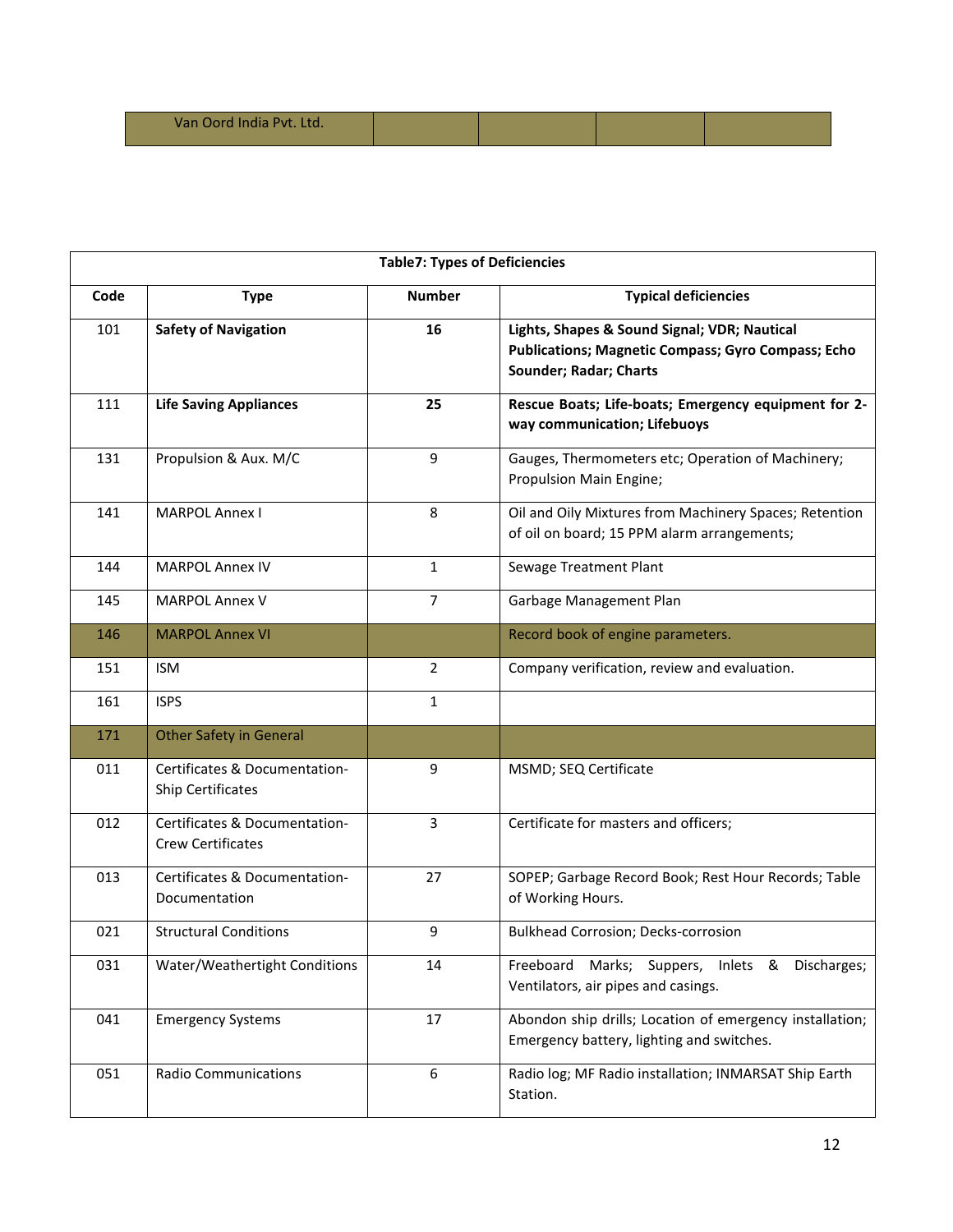| 061 | Cargo Operations                                          | $\mathcal{P}$ |                                                                                                                                                       |
|-----|-----------------------------------------------------------|---------------|-------------------------------------------------------------------------------------------------------------------------------------------------------|
| 071 | Fire Fighting Equipment's                                 | 24            | Ventilation; Fire detection and alarm system; Fire pump<br>and its pipes; Means of escape.                                                            |
| 081 | <b>Alarms</b>                                             |               | <b>General Alarm.</b>                                                                                                                                 |
| 091 | Working & Living Conditions:<br>Living Conditions         | 17            | Sanitary facilities; Ventilation of accommodation; Food<br>and Personal hygenie.                                                                      |
| 092 | Working & Living Conditions:<br><b>Working Conditions</b> | 55            | Gas instruments; Entry into dangerous spaces; Warning<br>notices; Protection of Machinery; Guards around<br>dangerous moving machineries; Electrical. |

## **C. Port State Inspections of Indian Flag Vessels**

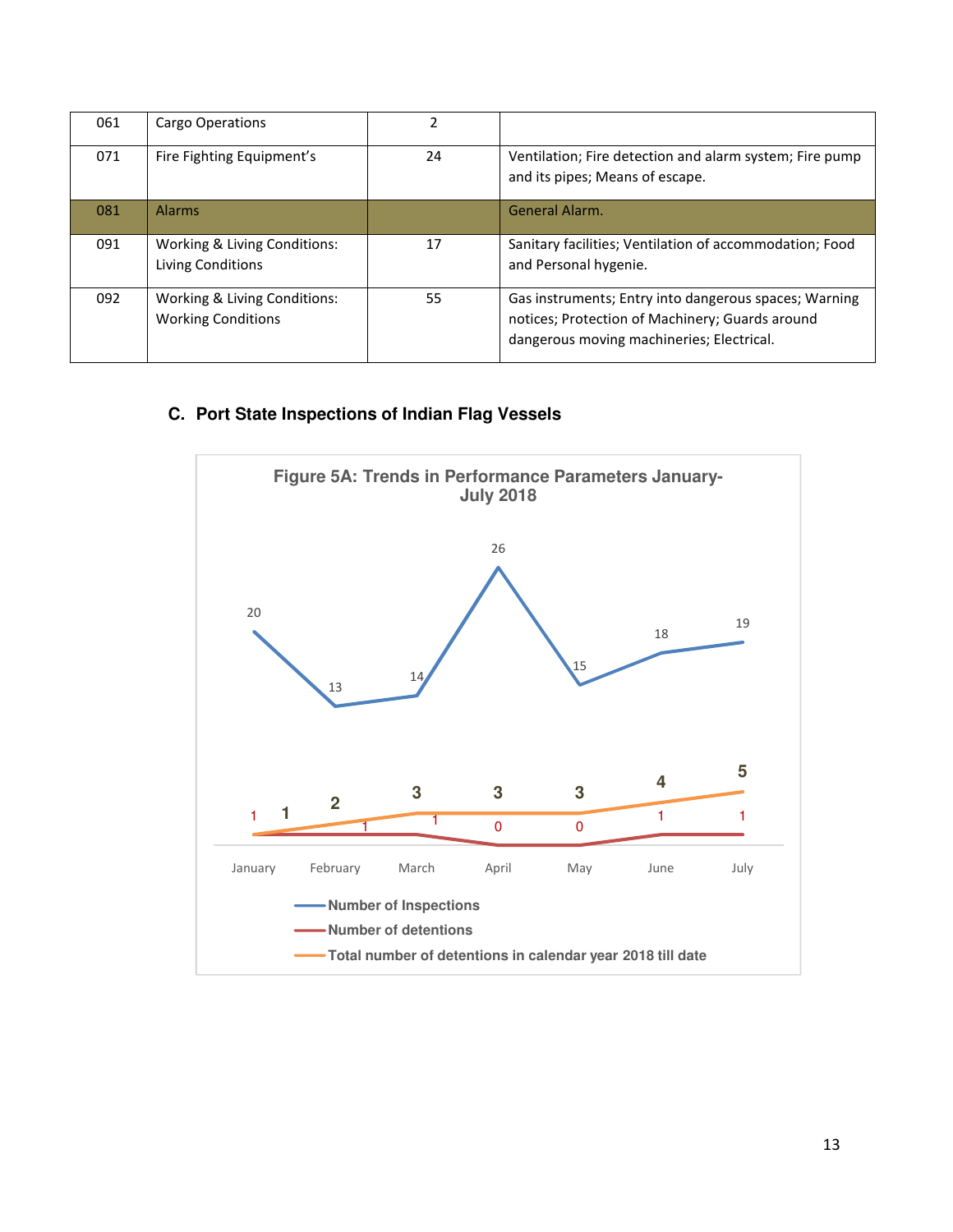

| Table 8: Performance under various PSC regimes |                                 |                         |                         |                                |  |
|------------------------------------------------|---------------------------------|-------------------------|-------------------------|--------------------------------|--|
| <b>Regional MOU/PSC</b><br>Regime              | Number of<br><b>Inspections</b> | Number of<br>detentions | <b>Deficiency Ratio</b> | <b>Nil Deficiency</b><br>Ratio |  |
| <b>Black Sea</b>                               |                                 | 0                       | 0                       |                                |  |
| <b>IOMOU</b>                                   |                                 | 0                       | 8                       | 0                              |  |
| Paris                                          | $\overline{2}$                  | $\Omega$                | 0.5                     | 0.5                            |  |
| Riyadh                                         | $\mathfrak{p}$                  | $\Omega$                | 1.5                     | $\Omega$                       |  |
| Tokyo                                          | 10                              |                         | 3.8                     | 0.3                            |  |
| <b>USCG</b>                                    |                                 | $\Omega$                | 0                       |                                |  |
| Vina-Del-Mer                                   | $\mathcal{P}$                   | 0                       |                         | 0.5                            |  |

| Table 9: Performance based upon ship type and age |                                 |                         |                         |                                       |  |
|---------------------------------------------------|---------------------------------|-------------------------|-------------------------|---------------------------------------|--|
| <b>Type of Vessel</b>                             | Number of<br><b>Inspections</b> | Number of<br>detentions | <b>Deficiency Index</b> | <b>Nil Deficiency</b><br><b>Index</b> |  |
| <b>Bulk Carrier</b>                               | 11                              |                         | 3.27                    | 0.36                                  |  |
| 0-5 Years                                         |                                 | 0                       | 0                       |                                       |  |
| 5-15 Years                                        | 9                               |                         | 4                       | 0.18                                  |  |
| 15 Years<br>⋗                                     |                                 | 0                       | 0                       |                                       |  |
| <b>Chemical Tanker</b>                            |                                 | $\bf{0}$                | 0                       |                                       |  |
| 5-15 Years                                        |                                 | 0                       | 0                       |                                       |  |
| <b>Container</b>                                  |                                 | ŋ                       | 8                       | O                                     |  |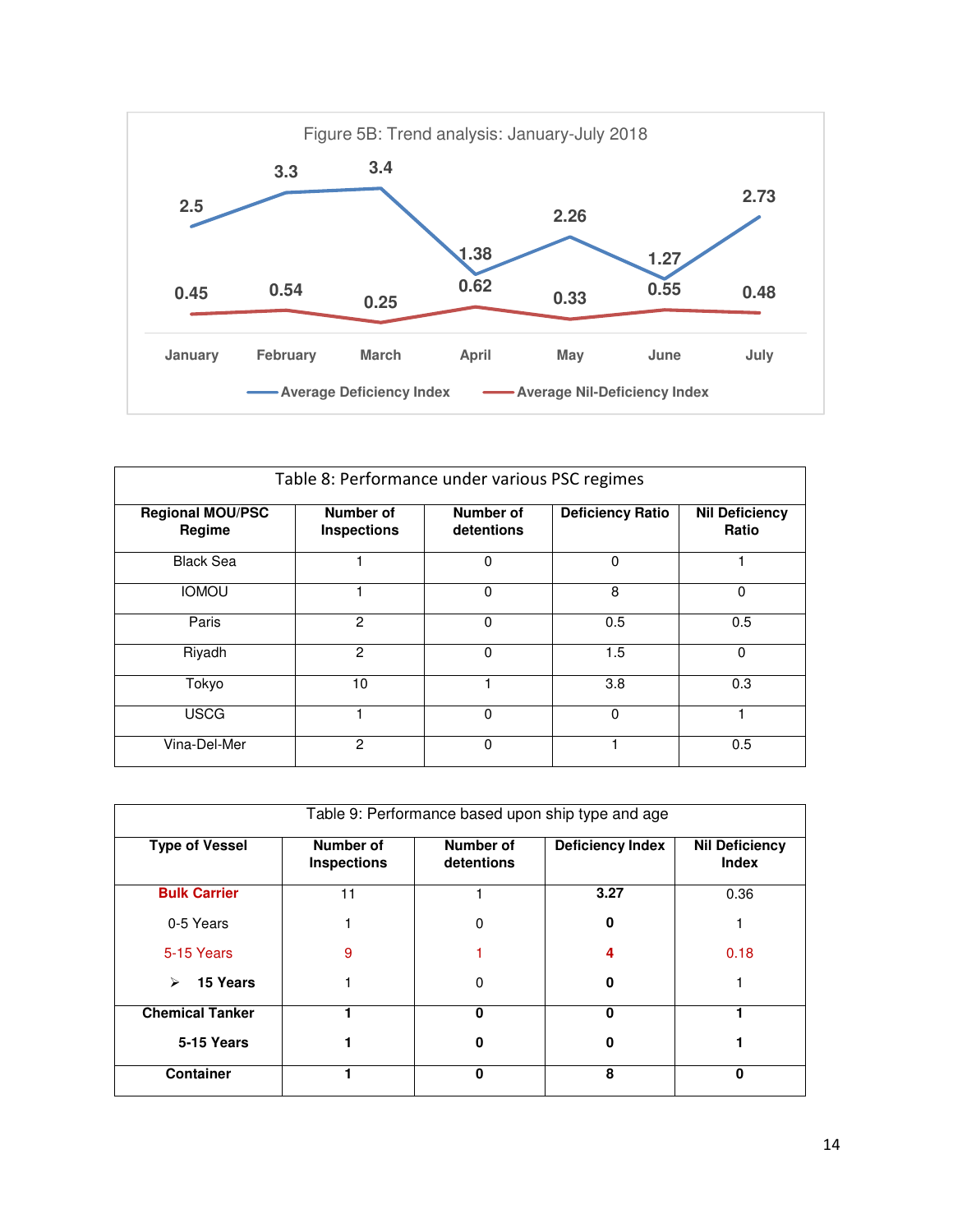| >15 Years          |   |   | 8    |     |
|--------------------|---|---|------|-----|
| <b>GAS CARRIER</b> |   |   | ≏    |     |
| >15 Years          |   | 0 | 3    | 0   |
| <b>Oil Tanker</b>  | 5 |   |      | 0.6 |
| 0-5 Years          |   | 0 | 0    |     |
| 5-15 Years         | 4 |   | 1.25 | 0.5 |

| Table 10: Performance of Indian Ship Operators |                                  |                                |                         |                                |  |
|------------------------------------------------|----------------------------------|--------------------------------|-------------------------|--------------------------------|--|
| <b>Name of Company</b>                         | <b>Number of</b><br>Inspections  | <b>Number of</b><br>detentions | <b>Deficiency Ratio</b> | <b>Nil Deficiency</b><br>Ratio |  |
| <b>ASP Ship Management</b>                     | $\mathbf{1}$                     | $\Omega$                       | 3                       | $\mathbf 0$                    |  |
|                                                | TOKYO:1                          |                                |                         |                                |  |
| Five Star Shipping Co. Ltd.                    | $\mathcal{P}$                    | $\Omega$                       | 1.5                     | 0.5                            |  |
|                                                | TOKYO:2                          |                                |                         |                                |  |
| <b>Global United Shipping Pvt. Ltd.</b>        |                                  |                                |                         |                                |  |
|                                                |                                  |                                |                         |                                |  |
| Fleet Management India Ltd.                    | $\overline{c}$                   | $\Omega$                       | 1.5                     | 0.5                            |  |
|                                                | Riyadh:2                         |                                |                         |                                |  |
| <b>Pacific International Lines Pvt. Ltd.</b>   |                                  |                                |                         |                                |  |
|                                                |                                  |                                |                         |                                |  |
| <b>SAI Maritime &amp; Management Pvt. Ltd.</b> |                                  |                                |                         |                                |  |
|                                                |                                  |                                |                         |                                |  |
| <b>Shipping Corporation of India</b>           | $\overline{3}$                   | $\mathbf{1}$                   | $\overline{8}$          | $\overline{0}$                 |  |
|                                                | TOKYO: 2; Vina-Del-Mer: 1        |                                |                         |                                |  |
| Seavie Pvt. Ltd.                               | $\mathbf{1}$                     | $\overline{0}$                 | $\overline{0}$          | $\mathbf{1}$                   |  |
|                                                | USCG:1                           |                                |                         |                                |  |
| <b>TCI Seaways1</b>                            |                                  |                                |                         |                                |  |
|                                                |                                  |                                |                         |                                |  |
| <b>GESCO Ltd</b>                               | 8                                | $\mathbf 0$                    | 1.37                    | 0.5                            |  |
|                                                | Black Sea: 1; Paris: 2; Tokyo: 5 |                                |                         |                                |  |
| <b>Tolani Shipping Co. Ltd.</b>                | $\overline{1}$                   | $\overline{0}$                 | $\overline{0}$          | $\mathbf{1}$                   |  |
|                                                | Vina-Del-Mer:1                   |                                |                         |                                |  |
| <b>TW Ship Management</b>                      | $\overline{1}$                   | $\overline{0}$                 | $\overline{8}$          | $\overline{0}$                 |  |
|                                                | IOMOU:1                          |                                |                         |                                |  |
|                                                |                                  |                                |                         |                                |  |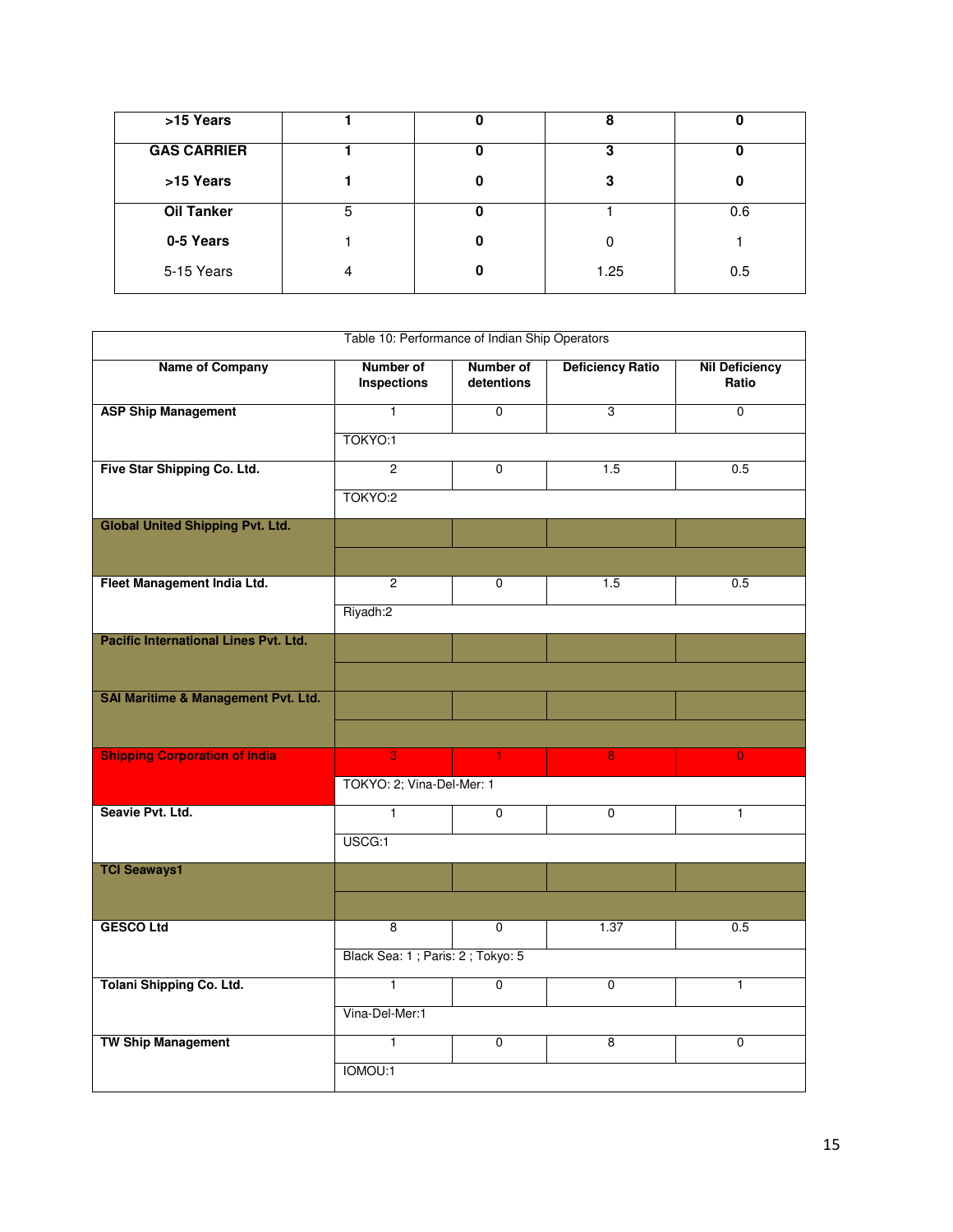| Table 11: Performance of Recognized Organizations |                                                     |                                |                         |                                |  |
|---------------------------------------------------|-----------------------------------------------------|--------------------------------|-------------------------|--------------------------------|--|
| <b>Recognized Organization</b>                    | <b>Number of</b><br>inspections                     | <b>Number of</b><br>detentions | <b>Deficiency Ratio</b> | <b>Nil Deficiency</b><br>Ratio |  |
| <b>IRS</b>                                        | 7                                                   | 0                              | 3                       | 0.28                           |  |
|                                                   | TOKYO:3; PARIS:1; RIYADH:1; IOMOU:1; VINA-DEL-MER:1 |                                |                         |                                |  |
| <b>IRS/ABS</b>                                    | 3                                                   | 0                              | 0.66                    | 0.66                           |  |
|                                                   | TOKYO:2; RIYADH:1                                   |                                |                         |                                |  |
| IRS/DNV-GL(AS)                                    | 2                                                   | 0                              | 1.5                     |                                |  |
|                                                   | TOKYO:1; BLACK SEA:1                                |                                |                         |                                |  |
| <b>IRS/LR</b>                                     | 6                                                   |                                | 4.16                    | 0.5                            |  |
|                                                   | USCG:1; VINA-DEL-MER:1; TOKYO:4                     |                                |                         |                                |  |
| <b>IRS-NK</b>                                     |                                                     | $\Omega$                       | $\Omega$                | 1                              |  |
|                                                   | PARIS:1                                             |                                |                         |                                |  |

| Table 12: Break up of deficiencies |                                                                    |                |                                                                                |  |
|------------------------------------|--------------------------------------------------------------------|----------------|--------------------------------------------------------------------------------|--|
| Code                               | <b>Type</b>                                                        | <b>Number</b>  | <b>Typical deficiencies</b>                                                    |  |
| 011                                | <b>Certificates and Documents: Ships</b><br><b>Certificate</b>     | $\mathbf{1}$   |                                                                                |  |
| 013                                | <b>Certificates and Documents: Ships</b><br><b>Documentation</b>   | $\overline{2}$ |                                                                                |  |
| 021                                | <b>Structural Conditions</b>                                       | 6              | Main deck corroded; Life-rafts<br>embarkation light; Executive hull<br>summary |  |
| 031                                | <b>Water/Weathertight Conditions</b>                               | 4              | Freeboard marks, Ventilators, air<br>Pipes and casings                         |  |
| 051                                | <b>Radio Communications</b>                                        | 3              | Reserve source of energy                                                       |  |
| 071                                | <b>Fire Safety</b>                                                 | 5              | Generators turbocharger not<br>lagged; Self closing door closing<br>mechanism  |  |
| 091                                | <b>Working and Living Conditions: Living</b><br><b>Conditions</b>  | $\mathbf{1}$   |                                                                                |  |
| 092                                | <b>Working and Living Conditions:</b><br><b>Working Conditions</b> | 3              |                                                                                |  |
| 101                                | <b>Safety of Navigation</b>                                        | 9              | Voyage or Passage Plan; Charts;<br>Magnetic Compass; AIS; Nautical             |  |